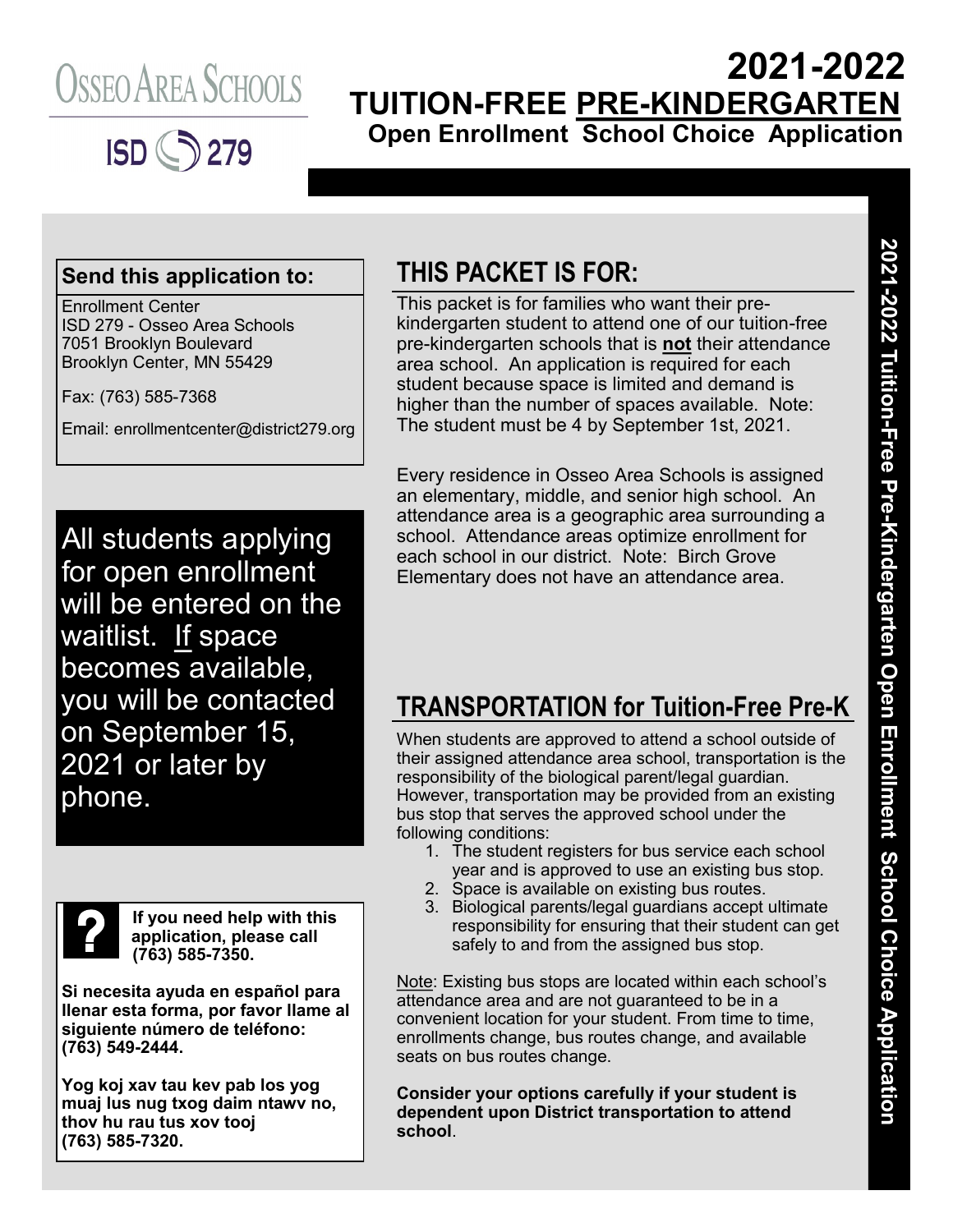## **TO BEGIN THE APPLICATION PROCESS, PLEASE FOLLOW THESE STEPS:**

Determine your Attendance Area School by using the **DISTRICT MAP** at www.district279.org, or by contacting the Enrollment Center at (763) 585-7350 or enrollmentcenter@district279.org. **1**

Complete the application attached to this packet. An application must be completed for each student who wishes to attend a tuition-free pre-kindergarten school. **2**

# **APPROVAL GUIDELINES**

The highest priority for enrollments into tuition-free pre-kindergarten classes is for students who live inside the attendance area of the elementary school offering tuition-free pre-kindergarten classes. Priority is given in the following order.

#### **Students living inside the tuition-free pre-kindergarten school's attendance area**

- 1) Sibling if the student's sibling already attends the school
- 2) Childcare if the student's childcare is in the attendance area of the school
- 3) Employee if the student's biological parent/legal guardian is an employee of District 279

#### **Students living inside the attendance area of another tuition-free pre-kindergarten school in our district**

- 1) Sibling if the student's sibling already attends the school
- 2) Childcare if the student's childcare is in the attendance area of the school
- 3) Employee if the student's biological parent/legal guardian is an employee of District 279

#### **Students living outside the attendance area of the tuition-free pre-kindergarten schools or are a non-resident**

- 1) Sibling if the student's sibling already attends the school
- 2) Childcare if the student's childcare is in the attendance area of the school
- 3) Employee if the student's biological parent/legal guardian is an employee of District 279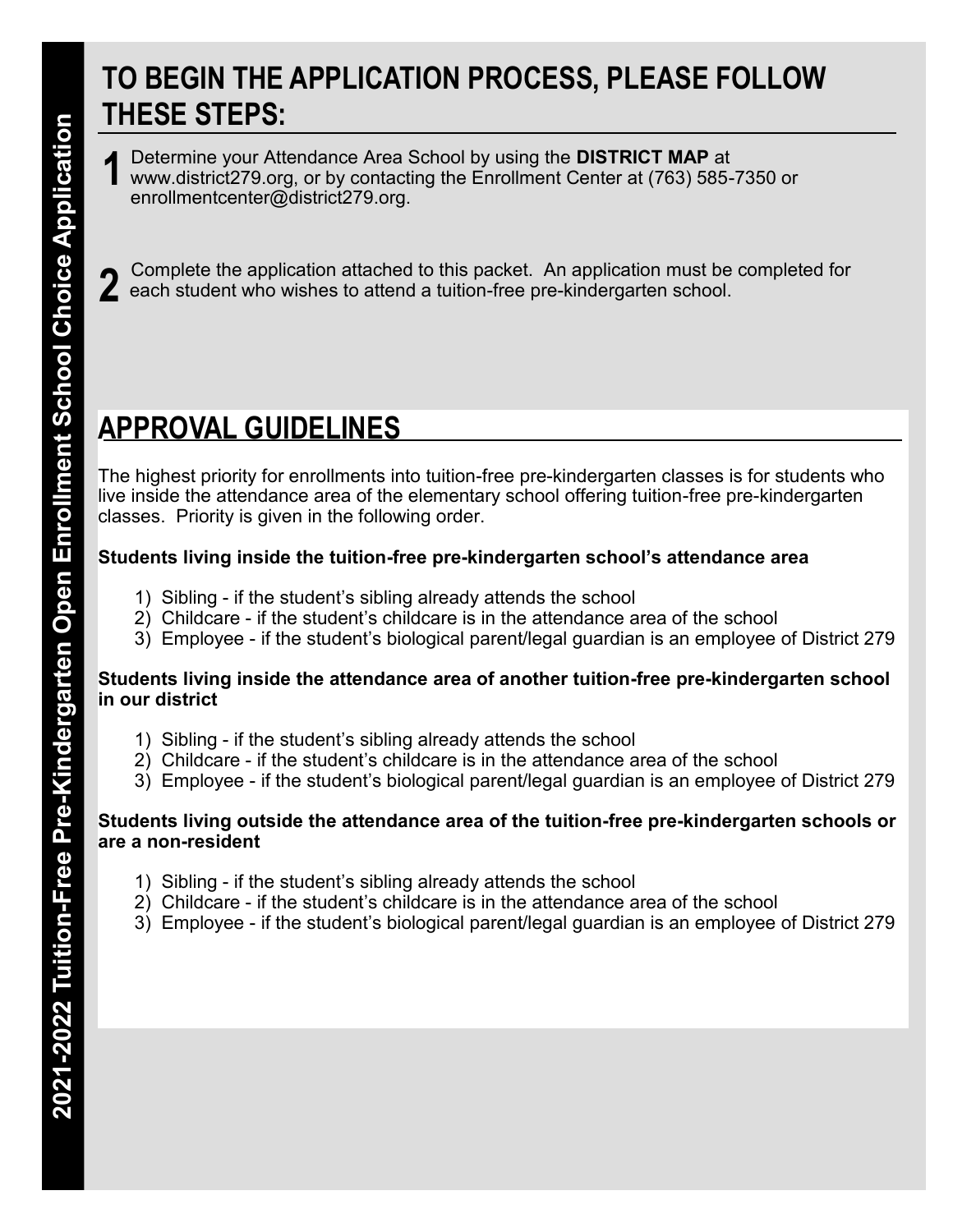# **Tuition-Free Pre-Kindergarten Attendance Area School Application**

### **Elementary Schools**

| <b>SCHOOLS</b>                                                                                                                                 | <b>START/END TIME</b>                                                                |
|------------------------------------------------------------------------------------------------------------------------------------------------|--------------------------------------------------------------------------------------|
| <b>Crest View Elementary</b><br><b>Tuition-Free Pre-K</b><br>8200 Zane Avenue North<br>Brooklyn Park, MN 55443                                 | Morning $\triangleright$ 8:50 a.m. - 11:20 a.m.<br>Afternoon ▶ 12:50 p.m - 3:20 p.m. |
| <b>Edinbrook Elementary</b><br>Tuition-Free Pre-K<br>8925 Zane Avenue North<br>Brooklyn Park, MN 55443                                         | Morning $\triangleright$ 8:50 a.m. - 11:20 a.m.<br>Afternoon ▶ 12:50 p.m - 3:20 p.m. |
| <b>Fair Oaks Elementary</b><br><b>Tuition-Free Pre-K</b><br>5600 65th Avenue North<br>Brooklyn Park, MN 55429                                  | Morning $\triangleright$ 9:30 a.m. - noon<br>Afternoon ▶ 1:30 p.m - 4:00 p.m.        |
| <b>Garden City Elementary</b><br>Tuition-Free Pre-K<br>3501 65th Avenue North<br>Brooklyn Center, MN 55429                                     | Morning $\triangleright$ 9:30 a.m. - noon<br>Afternoon ▶ 1:30 p.m - 4:00 p.m.        |
| <b>Palmer Lake Elementary</b><br>Tuition-Free Pre-K<br>7300 West Palmer Lake Dr.<br>Brooklyn Park, MN 55429                                    | Morning ▶ 8:50 a.m. - 11:20 a.m.<br>Afternoon ▶ 12:50 p.m - 3:20 p.m.                |
| <b>Park Brook Elementary</b><br><b>Tuition-Free Pre-K</b><br>7400 Hampshire Avenue N.<br>Brooklyn Park, MN 55428                               | Morning $\triangleright$ 8:50 a.m. - 11:20 a.m.<br>Afternoon ▶ 12:50 p.m - 3:20 p.m. |
| <b>Zanewood Elementary</b><br>Tuition-Free Pre-K<br>7000 Zane Avenue North<br>Brooklyn Park, MN 55429                                          | Morning $\triangleright$ 9:30 a.m. - noon<br>Afternoon ▶ 1:30 p.m - 4:00 p.m.        |
| <b>Note:</b> If you are interested<br>in attending Birch Grove<br>School for the Arts, please<br>apply through MAGNET<br><b>SCHOOL CHOICE.</b> | North West Suburban Integration<br>School District's website is:<br>NWS.K12.MN.US    |